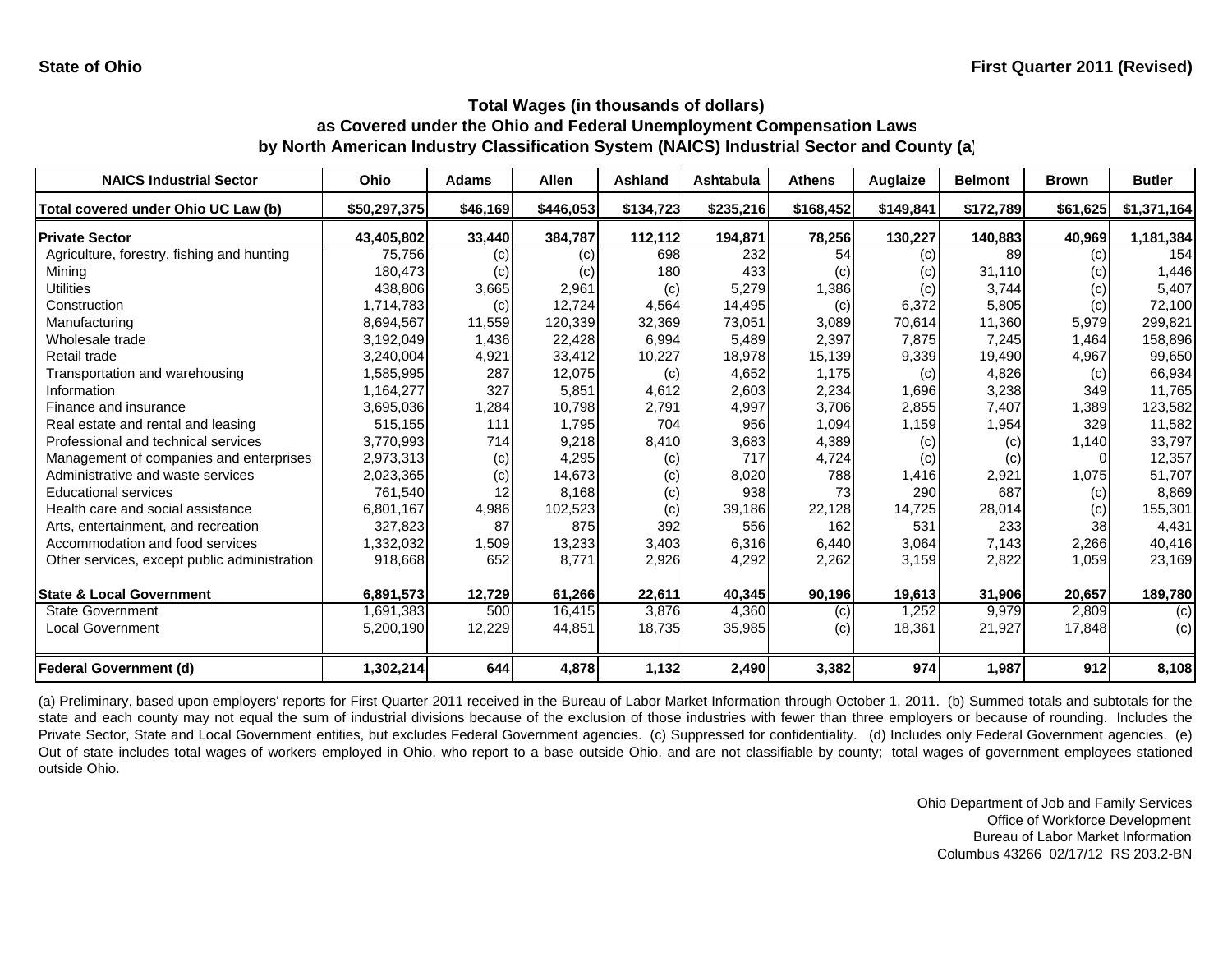| <b>NAICS Industrial Sector</b>               | Carroll  | Champaign | <b>Clark</b> | <b>Clermont</b> | <b>Clinton</b> | Columbiana | <b>Coshocton</b> | Crawford  | Cuyahoga    | <b>Darke</b> |
|----------------------------------------------|----------|-----------|--------------|-----------------|----------------|------------|------------------|-----------|-------------|--------------|
| Total covered under Ohio UC Law (b)          | \$38,038 | \$75,232  | \$379,822    | \$465,089       | \$140,864      | \$207,359  | \$86,864         | \$102,926 | \$8,073,081 | \$131,884    |
| <b>Private Sector</b>                        | 30,469   | 59,102    | 322,711      | 393,115         | 119,924        | 170,931    | 74,936           | 86,096    | 7,151,620   | 114,026      |
| Agriculture, forestry, fishing and hunting   | (c)      | (c)       | 2,242        | (c)             | 91             | 487        | 331              | (c)       | 1.154       | (c)          |
| Mining                                       | (c)      | (c)       | 605          | (c)             | 51             | 1,971      | 3,471            | (c)       | 4,708       | (c)          |
| Utilities                                    | 614      | (c)       | (c)          | 11,126          | (c)            | 2,623      | 9,288            | 563       | 31,172      | 875          |
| Construction                                 | 1,052    | 1,211     | 7,838        | 19.469          | 1,664          | 6,548      | 1,506            | 2,525     | 209,711     | 5,910        |
| Manufacturing                                | 12,189   | 28,887    | 75,787       | 62,831          | 35,965         | 46,914     | 26,925           | 37,049    | 1,060,687   | 38,787       |
| Wholesale trade                              | 609      | 2,511     | (c)          | 43,066          | (c)            | 9,707      | 1,173            | 4,370     | 526,672     | 8,041        |
| Retail trade                                 | 4,825    | 5,777     | 28,815       | 52,729          | 8,772          | 22,118     | 6,014            | 6,934     | 368,396     | 9,965        |
| Transportation and warehousing               | 1,992    | (c)       | 27,269       | 19,917          | 27,570         | 8,656      | 2,034            | 1,320     | 207,197     | 8,701        |
| Information                                  | 303      | 755       | 2,937        | 18,791          | 2,946          | 1,271      | 559              | 322       | 204,863     | 826          |
| Finance and insurance                        | 507      | 1,796     | 22,586       | 43,095          | 5,622          | 5,330      | 1,984            | 7,345     | 855,709     | 5,474        |
| Real estate and rental and leasing           | 209      | 443       | 3,006        | 5,847           | 871            | 1,146      | 404              | 427       | 137,082     | 559          |
| Professional and technical services          | 578      | 3,222     | 8,562        | 23,084          | 1,574          | 3,208      | (c)              | 2,556     | 710,538     | 6,869        |
| Management of companies and enterprises      | 0        | (c)       | 14,658       | 6,129           | 2,260          | 1,685      | (c)              | (c)       | 549,679     | (c)          |
| Administrative and waste services            | 333      | (c)       | 8,616        | 12,507          | 2,382          | 7,278      | 2,514            | (c)       | 396,565     | (c)          |
| <b>Educational services</b>                  | (c)      | (c)       | 7,332        | 2,768           | (c)            | 2,279      | 107              | (c)       | 180,854     | 218          |
| Health care and social assistance            | (c)      | (c)       | 61,931       | 40,471          | (c)            | 37,881     | 13,734           | (c)       | 1,294,097   | 16,997       |
| Arts, entertainment, and recreation          | 124      | 345       | 1,041        | 2,698           | 219            | 505        | 232              | 93        | 94,819      | 368          |
| Accommodation and food services              | 1,015    | 2,319     | 13,968       | 19,159          | 3,321          | 5,556      | 1,729            | 2,505     | 178,312     | 2,450        |
| Other services, except public administration | 1,038    | 949       | 13,710       | 9,263           | 1,704          | 5,768      | 1,109            | 1,565     | 139,406     | 2,006        |
| <b>State &amp; Local Government</b>          | 7,569    | 16,130    | 57,111       | 71,975          | 20,940         | 36,428     | 11,929           | 16,829    | 921,461     | 17,859       |
| <b>State Government</b>                      | 435      | 729       | 2,822        | 6,894           | 2,527          | 5,528      | 547              | 2,058     | 68,680      | 517          |
| <b>Local Government</b>                      | 7,134    | 15,401    | 54,289       | 65,081          | 18,413         | 30,900     | 11,382           | 14,771    | 852,781     | 17,342       |
| <b>Federal Government (d)</b>                | 441      | 742       | 8,321        | 4,038           | 2,012          | 8,513      | 1,016            | 950       | 281,771     | 1,144        |

(a) Preliminary, based upon employers' reports for First Quarter 2011 received in the Bureau of Labor Market Information through October 1, 2011. (b) Summed totals and subtotals for the state and each county may not equal the sum of industrial divisions because of the exclusion of those industries with fewer than three employers or because of rounding. Includes the Private Sector, State and Local Government entities, but excludes Federal Government agencies. (c) Suppressed for confidentiality. (d) Includes only Federal Government agencies. (e) Out of state includes total wages of workers employed in Ohio, who report to <sup>a</sup> base outside Ohio, and are not classifiable by county; total wages of government employees stationed outside Ohio.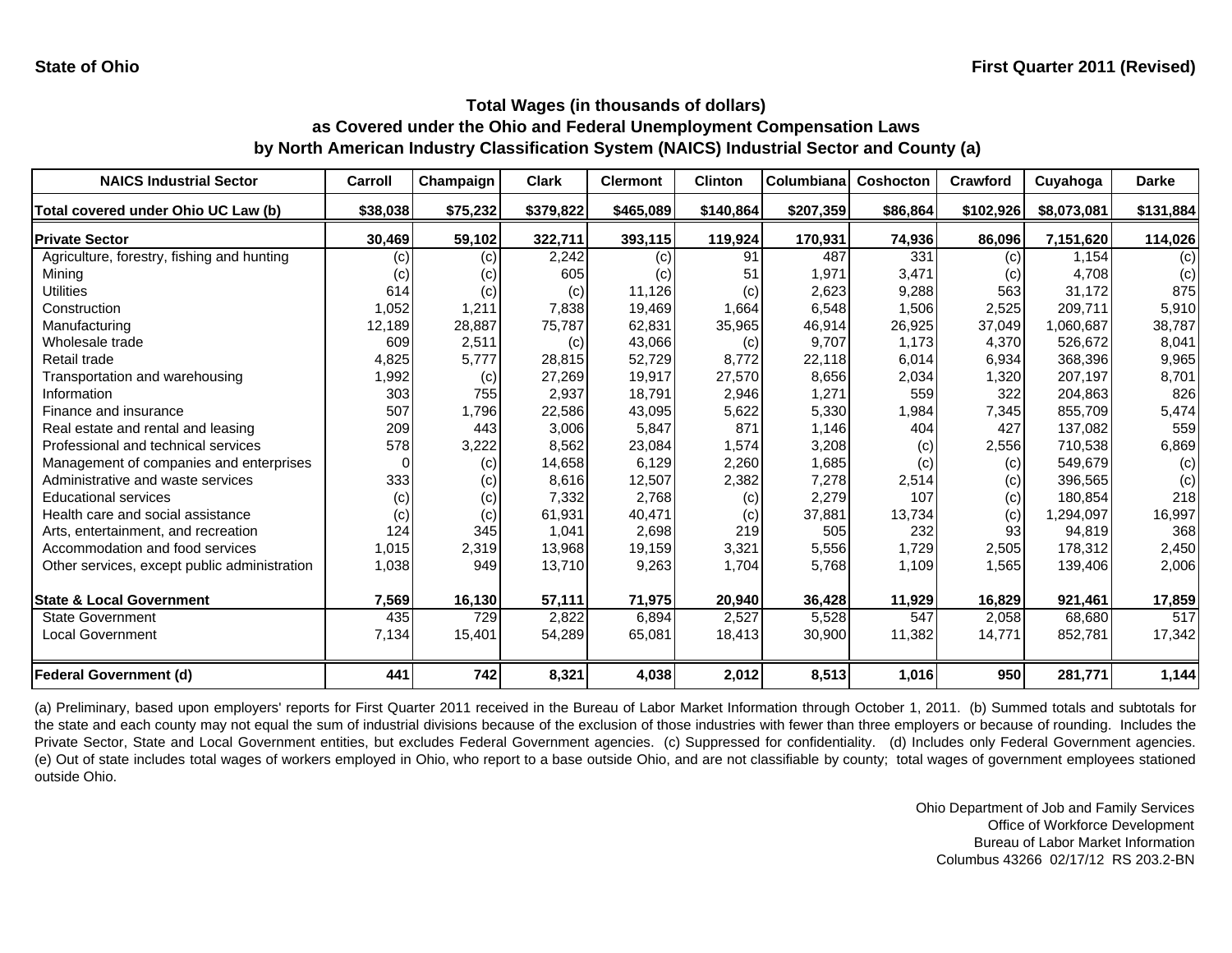| <b>NAICS Industrial Sector</b>               | <b>Defiance</b> | <b>Delaware</b> | Erie      | <b>Fairfield</b> | <b>Fayette</b> | <b>Franklin</b> | <b>Fulton</b> | Gallia   | Geauga    | Greene    |
|----------------------------------------------|-----------------|-----------------|-----------|------------------|----------------|-----------------|---------------|----------|-----------|-----------|
| Total covered under Ohio UC Law (b)          | \$137,359       | \$929,560       | \$285,644 | \$299,917        | \$78,756       | \$7,474,509     | \$134,378     | \$90,355 | \$279,845 | \$511,844 |
| <b>Private Sector</b>                        | 120,349         | 847,424         | 234,636   | 236,563          | 65,016         | 6,239,990       | 113,574       | 74,784   | 241,746   | 406,800   |
| Agriculture, forestry, fishing and hunting   | 584             | (c)             | (c)       | 269              | 351            | 2,324           | (c)           | (c)      | (c)       | (c)       |
| Mining                                       |                 | (c)             | (c)       | 374              |                | 4,285           | (c)           | (c)      | (c)       | (c)       |
| Utilities                                    | 175             | 2,891           | (c)       | 2,396            | (c)            | 66,439          | (c)           | 15,140   | (c)       | (c)       |
| Construction                                 | 2,518           | 20,823          | 8,586     | 11,891           | 1,986          | 213,135         | 4,806         | 2,239    | 13,684    | 12,531    |
| Manufacturing                                | 57,798          | 77,192          | 81,068    | 49,659           | 17,367         | 489,717         | 58,983        | 5,677    | 78,572    | 39,529    |
| Wholesale trade                              | 4,081           | 34,103          | 12,301    | 8,518            | (c)            | 387,223         | 7,696         | 831      | 19,857    | 15,780    |
| Retail trade                                 | 12,403          | 60,027          | 22,032    | 32,752           | 10,873         | 459,935         | 7,880         | 7,319    | 25,533    | 50,061    |
| Transportation and warehousing               | 4,133           | 31,640          | (c)       | 5,350            | 11,134         | 386,296         | (c)           | 3,099    | (c)       | (c)       |
| Information                                  | 2,084           | 17,632          | 3,170     | 2,800            | 387            | 257,412         | 706           | 682      | 1,523     | 14,164    |
| Finance and insurance                        | 6,473           | 137,852         | 6,739     | 7,624            | 4,740          | 877,011         | 3,016         | 3,617    | 9,098     | 13,222    |
| Real estate and rental and leasing           | 374             | 4,877           | 1,488     | 2,347            | 350            | 100,537         | 495           | 387      | 1,631     | 2,995     |
| Professional and technical services          | 2,074           | 318,265         | 5,076     | 9,238            | (c)            | 734,024         | (c)           | (c)      | 10,837    | 142,667   |
| Management of companies and enterprises      | 1,905           | 8,836           | 1,588     | 3,327            | (c)            | 517,355         | (c)           | (c)      | 3,387     | 2,707     |
| Administrative and waste services            | 1,787           | 21,285          | 5,378     | 20,935           | 806            | 365,777         | 1,591         | 1,379    | 18,065    | 16,751    |
| <b>Educational services</b>                  | (c)             | 8,983           | 1,296     | 1,789            | (c)            | 116,495         | (c)           | (c)      | 4,291     | 13,375    |
| Health care and social assistance            | (c)             | 48,616          | 44,379    | 53,710           | (c)            | 837,794         | (c)           | (c)      | 32,035    | 42,215    |
| Arts, entertainment, and recreation          | 68              | 9,887           | 11,353    | 1,025            | 371            | 58,103          | 823           | 83       | 1,567     | 1,868     |
| Accommodation and food services              | 3,320           | 31,377          | 16,353    | 13,866           | 2,982          | 210,182         | 2,765         | 2,682    | 5,940     | 21,929    |
| Other services, except public administration | 2,466           | 11,714          | 4,000     | 8,693            | 756            | 155,946         | 1,405         | 1,942    | 7,725     | 6,505     |
| <b>State &amp; Local Government</b>          | 17,010          | 82,135          | 51,008    | 63,353           | 13,741         | 1,234,519       | 20,803        | 15,571   | 38,098    | 105,044   |
| <b>State Government</b>                      | 1,107           | 10,622          | 12,495    | 10,375           | 572            | 625,077         | 2,072         | (c)      | 3,267     | (c)       |
| Local Government                             | 15,903          | 71,513          | 38,513    | 52,978           | 13,169         | 609,442         | 18,731        | (c)      | 34,831    | (c)       |
| <b>Federal Government (d)</b>                | 1,120           | 2,987           | 4,905     | 3,328            | 607            | 213,472         | 1,041         | 905      | 1,762     | 261,658   |

(a) Preliminary, based upon employers' reports for First Quarter 2011 received in the Bureau of Labor Market Information through October 1, 2011. (b) Summed totals and subtotals for the state and each county may not equal the sum of industrial divisions because of the exclusion of those industries with fewer than three employers or because of rounding. Includes the Private Sector, State and Local Government entities, but excludes Federal Government agencies. (c) Suppressed for confidentiality. (d) Includes only Federal Government agencies. (e) Out of state includes total wages of workers employed in Ohio, who report to <sup>a</sup> base outside Ohio, and are not classifiable by county; total wages of government employees stationed outside Ohio.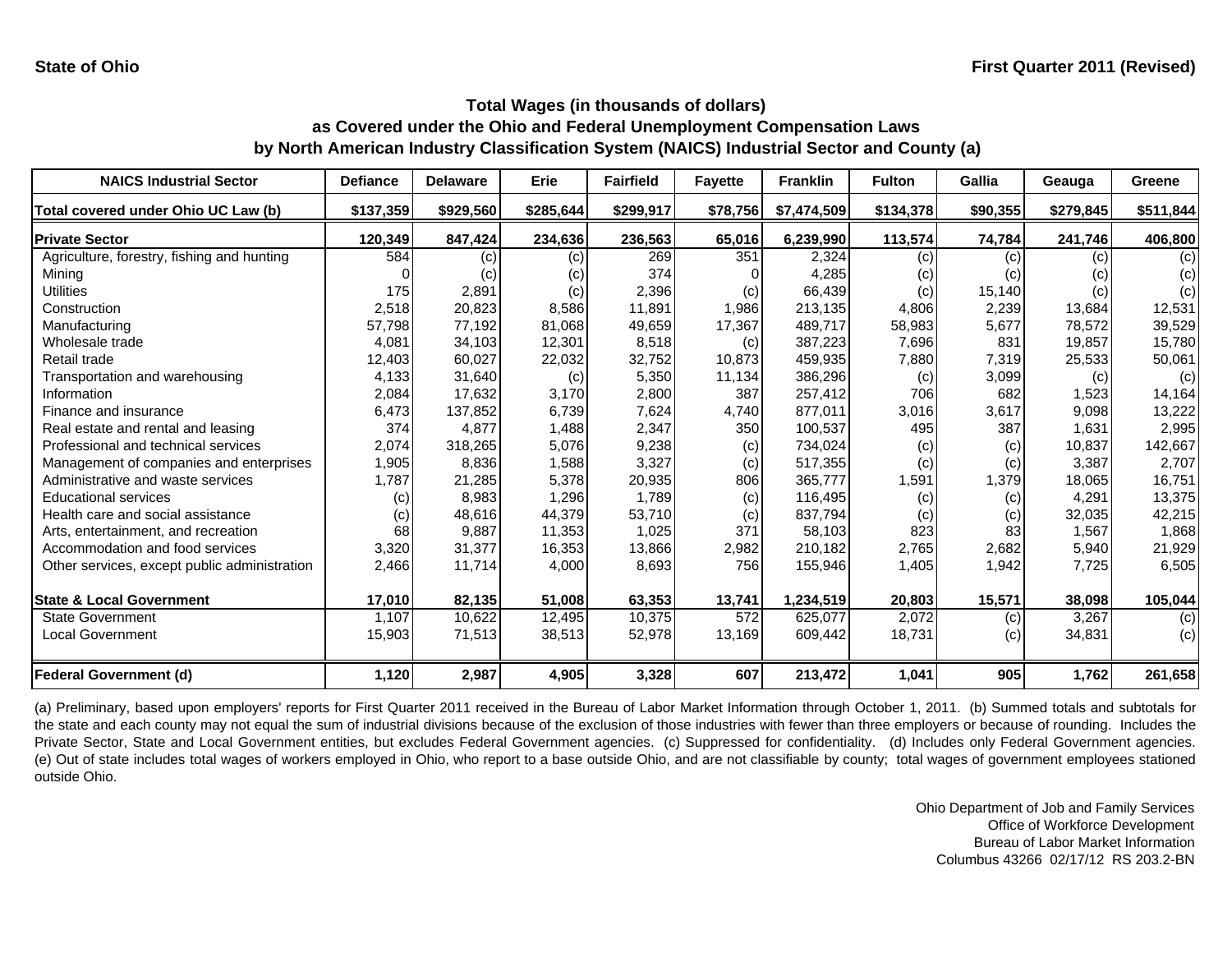| <b>NAICS Industrial Sector</b>               | <b>Guernsey</b>            | <b>Hamilton</b> | <b>Hancock</b> | <b>Hardin</b> | <b>Harrison</b> | Henry    | Highland | <b>Hocking</b> | <b>Holmes</b> | <b>Huron</b> |
|----------------------------------------------|----------------------------|-----------------|----------------|---------------|-----------------|----------|----------|----------------|---------------|--------------|
| Total covered under Ohio UC Law (b)          | \$105,328                  | \$5,970,071     | \$391,239      | \$61,425      | \$22,828        | \$86,804 | \$70.865 | \$46,056       | \$108,846     | \$156,578    |
| <b>Private Sector</b>                        | 85,584                     | 5,477,917       | 360,177        | 50,443        | 17,994          | 69,376   | 49,902   | 28,912         | 95,795        | 135,223      |
| Agriculture, forestry, fishing and hunting   | (c)                        | 807             | 273            | 1,064         | 94              | (c)      | 120      | 113            | 1.033         | 1,414        |
| Mining                                       | $\left( \mathrm{c}\right)$ | 1,147           | (c)            |               | 5,065           | (c)      | 308      | 1,093          | 995           | $\Omega$     |
| <b>Utilities</b>                             | 813                        | 27,083          | 1,470          | 778           | (c)             | (c)      | 881      | 90             | (c)           | (c)          |
| Construction                                 | 3,946                      | 203,948         | (c)            | 628           | 270             | 3,101    | 1,431    | 1,702          | 11,363        | 9,693        |
| Manufacturing                                | 31,485                     | 768,746         | 123,441        | 19.141        | 4,316           | 33,750   | 15.118   | 8,661          | 41.405        | 57,219       |
| Wholesale trade                              | 2,870                      | 402,556         | 14,882         | 2,851         | 1,416           | (c)      | 1,364    | 617            | 3,986         | (c)          |
| Retail trade                                 | 9,543                      | 272,066         | 27,559         | 4,473         | 1,111           | 6,995    | 8,050    | 4,220          | 9,152         | 10,487       |
| Transportation and warehousing               | 2,213                      | 103,281         | 20,029         | 1,583         | (c)             | 5,294    | 1,111    | 364            | (c)           | 8,681        |
| Information                                  | 699                        | 162,348         | 4,049          | 378           | 143             | 955      | 2,581    | 358            | 596           | 2,217        |
| Finance and insurance                        | 2,527                      | 533,080         | 7,708          | 1,666         | 296             | 2,604    | 3,994    | 1,483          | 3,898         | 3,728        |
| Real estate and rental and leasing           | 450                        | 72,092          | 2,550          | 312           | 420             | 498      | 345      | 313            | 226           | 571          |
| Professional and technical services          | 3,262                      | 583,312         | 14,050         | 743           | 225             | 1,210    | (c)      | 608            | (c)           | 3,075        |
| Management of companies and enterprises      | (c)                        | 881,163         | 9,924          | O             | (c)             |          | (c)      | 0              | (c)           | 604          |
| Administrative and waste services            | (c)                        | 243,556         | 11,834         | 394           | (c)             | 330      | 766      | 644            | 5,973         | 1,799        |
| <b>Educational services</b>                  | 179                        | 86,438          | 9,901          | (c)           | (c)             | 245      | 100      | (c)            | (c)           | 1,086        |
| Health care and social assistance            | 17,559                     | 844,173         | 40,418         | (c)           | (c)             | 8,216    | 9,347    | (c)            | (c)           | 20,647       |
| Arts, entertainment, and recreation          | 129                        | 54,965          | 617            | 106           | 46              | 56       | 122      | 125            | 113           | 302          |
| Accommodation and food services              | 4,185                      | 135,522         | 10,691         | 2,737         | 361             | 1,208    | 1,916    | 2,519          | 2,708         | 3,636        |
| Other services, except public administration | 1,539                      | 101,633         | 6,505          | 754           | 233             | 1,525    | 919      | 996            | 1,375         | 2,800        |
| <b>State &amp; Local Government</b>          | 19,743                     | 492,154         | 31,061         | 10,981        | 4,834           | 17,428   | 20,963   | 17,144         | 13,050        | 21,355       |
| <b>State Government</b>                      | 6,602                      | (c)             | 2,764          | 396           | 676             | 492      | 1,084    | 5,165          | 479           | 982          |
| Local Government                             | 13,141                     | (c)             | 28,297         | 10,585        | 4,158           | 16,936   | 19,879   | 11,979         | 12,571        | 20,373       |
| <b>Federal Government (d)</b>                | 1,467                      | 159,425         | 2,067          | 781           | 597             | 775      | 1,141    | 470            | 723           | 1,504        |

(a) Preliminary, based upon employers' reports for First Quarter 2011 received in the Bureau of Labor Market Information through October 1, 2011. (b) Summed totals and subtotals for the state and each county may not equal the sum of industrial divisions because of the exclusion of those industries with fewer than three employers or because of rounding. Includes the Private Sector, State and Local Government entities, but excludes Federal Government agencies. (c) Suppressed for confidentiality. (d) Includes only Federal Government agencies. (e) Out of state includes total wages of workers employed in Ohio, who report to <sup>a</sup> base outside Ohio, and are not classifiable by county; total wages of government employees stationed outside Ohio.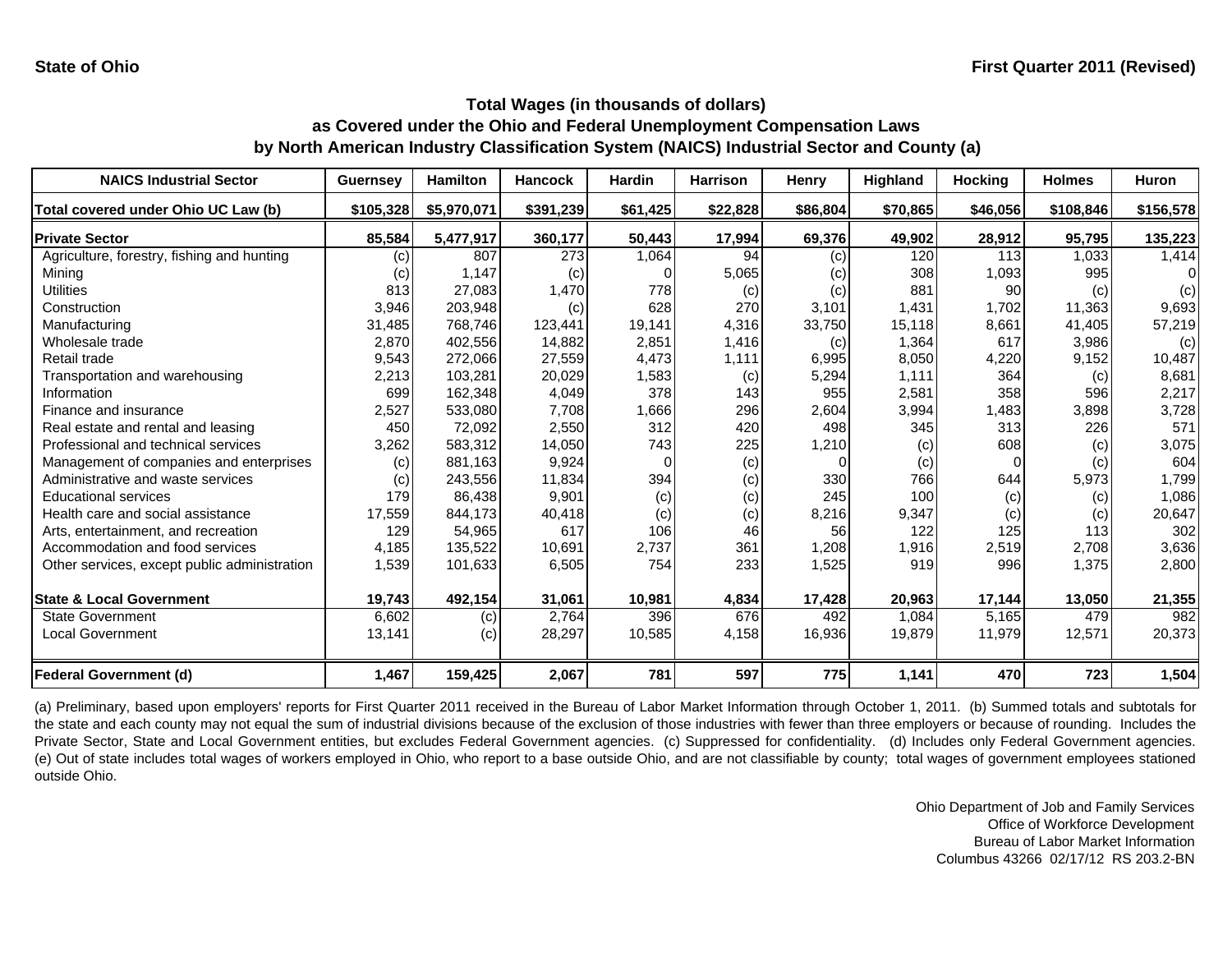| <b>NAICS Industrial Sector</b>               | <b>Jackson</b> | Jefferson | Knox      | Lake      | Lawrence | Licking   | Logan     | Lorain    | Lucas       | <b>Madison</b> |
|----------------------------------------------|----------------|-----------|-----------|-----------|----------|-----------|-----------|-----------|-------------|----------------|
| Total covered under Ohio UC Law (b)          | \$77,208       | \$179,846 | \$164,863 | \$902,389 | \$83,541 | \$434,471 | \$161,710 | \$855,640 | \$1,982,978 | \$115,513      |
| <b>IPrivate Sector</b>                       | 63,553         | 153,692   | 142,676   | 786,130   | 60,347   | 361,233   | 142,147   | 707,356   | 1,676,045   | 82,405         |
| Agriculture, forestry, fishing and hunting   | 568            | (c)       | 407       | 3,269     | (c)      | 2,214     | 606       | 5,373     | 1,335       | 908            |
| Mining                                       | 2,292          | (c)       | 595       | 4,127     | (c)      | 1,231     | 244       | 101       | 1,124       |                |
| <b>Utilities</b>                             | (c)            | 22,689    | 744       | 38,395    | 1,380    | 3,236     | 386       | 7,160     | 11,914      | (c)            |
| Construction                                 | 3,891          | 10,051    | 5,324     | 33,445    | 7,307    | 19,084    | 4,103     | 28,990    | 85,528      | 2,549          |
| Manufacturing                                | 26,418         | 20,064    | 63,733    | 315,317   | (c)      | 68,084    | 72,265    | 251,131   | 345,275     | 26,356         |
| Wholesale trade                              | 1,256          | 5,357     | 4,383     | 49,738    | 1,640    | 15,848    | 4,786     | 36.598    | 79.521      | (c)            |
| Retail trade                                 | 7,148          | 14,612    | 11,633    | 70,210    | 10,723   | 49,418    | 8.755     | 67,024    | 143.859     | 10,839         |
| Transportation and warehousing               | (c)            | 10,980    | 1,429     | 6,310     | 6,076    | 20,370    | 11,023    | 13,682    | 60,891      | 11,215         |
| Information                                  | 626            | 5,056     | 2,570     | 12,302    | 947      | 3,794     | 711       | 7,061     | 32,589      | 579            |
| Finance and insurance                        | 2,182          | 2,892     | 3,449     | 20,708    | 2,152    | 31,273    | 2,462     | 20,864    | 94,431      | 1,400          |
| Real estate and rental and leasing           | 313            | 1,441     | 557       | 5,621     | 330      | 3,348     | 1,019     | 5,242     | 15,214      | 365            |
| Professional and technical services          | 646            | 3,165     | 2,567     | 34,284    | 1,308    | 30,993    | 4,929     | 25,390    | 110,539     | 6,686          |
| Management of companies and enterprises      | 330            | 653       | 1,043     | 17.723    | 898      | 12,389    | 1,211     | 33.695    | 108,525     | (c)            |
| Administrative and waste services            | 2,725          | 5,669     | 2,299     | 25,985    | 2,265    | 12.404    | 6,166     | 31.108    | 72,627      | (c)            |
| <b>Educational services</b>                  | 119            | (c)       | 12,880    | 10,280    | 205      | 11,039    | 60        | 24,615    | 28,393      | (c)            |
| Health care and social assistance            | 10,349         | (c)       | 22,363    | 92,259    | 13,417   | 52,131    | 16,331    | 108.623   | 381,158     | (c)            |
| Arts, entertainment, and recreation          | 45             | 304       | 351       | 3,841     | 67       | 2,076     | 1,083     | 2,579     | 10,938      | 102            |
| Accommodation and food services              | 2,183          | 4,435     | 4,025     | 24,471    | 3,270    | 15,186    | 2,898     | 21,993    | 55,859      | 2,444          |
| Other services, except public administration | 1,013          | 3,055     | 2,324     | 17,846    | 1,753    | 7,118     | 3,106     | 16,128    | 36,326      | 950            |
| <b>State &amp; Local Government</b>          | 13,655         | 26,154    | 22,187    | 116,259   | 23,194   | 73,238    | 19,563    | 148,284   | 306,933     | 33,109         |
| <b>State Government</b>                      | 2,506          | 1,225     | (c)       | 1,290     | 2,643    | 11,578    | 995       | 15,756    | 110.866     | 16,132         |
| Local Government                             | 11,149         | 24,929    | (c)       | 114,969   | 20,551   | 61,660    | 18,568    | 132,528   | 196,067     | 16,977         |
| <b>Federal Government (d)</b>                | 790            | 2,593     | 1,153     | 6,805     | 1,421    | 6,595     | 1,697     | 28,078    | 30,256      | 832            |

(a) Preliminary, based upon employers' reports for First Quarter 2011 received in the Bureau of Labor Market Information through October 1, 2011. (b) Summed totals and subtotals for the state and each county may not equal the sum of industrial divisions because of the exclusion of those industries with fewer than three employers or because of rounding. Includes the Private Sector, State and Local Government entities, but excludes Federal Government agencies. (c) Suppressed for confidentiality. (d) Includes only Federal Government agencies. (e) Out of state includes total wages of workers employed in Ohio, who report to <sup>a</sup> base outside Ohio, and are not classifiable by county; total wages of government employees stationed outside Ohio.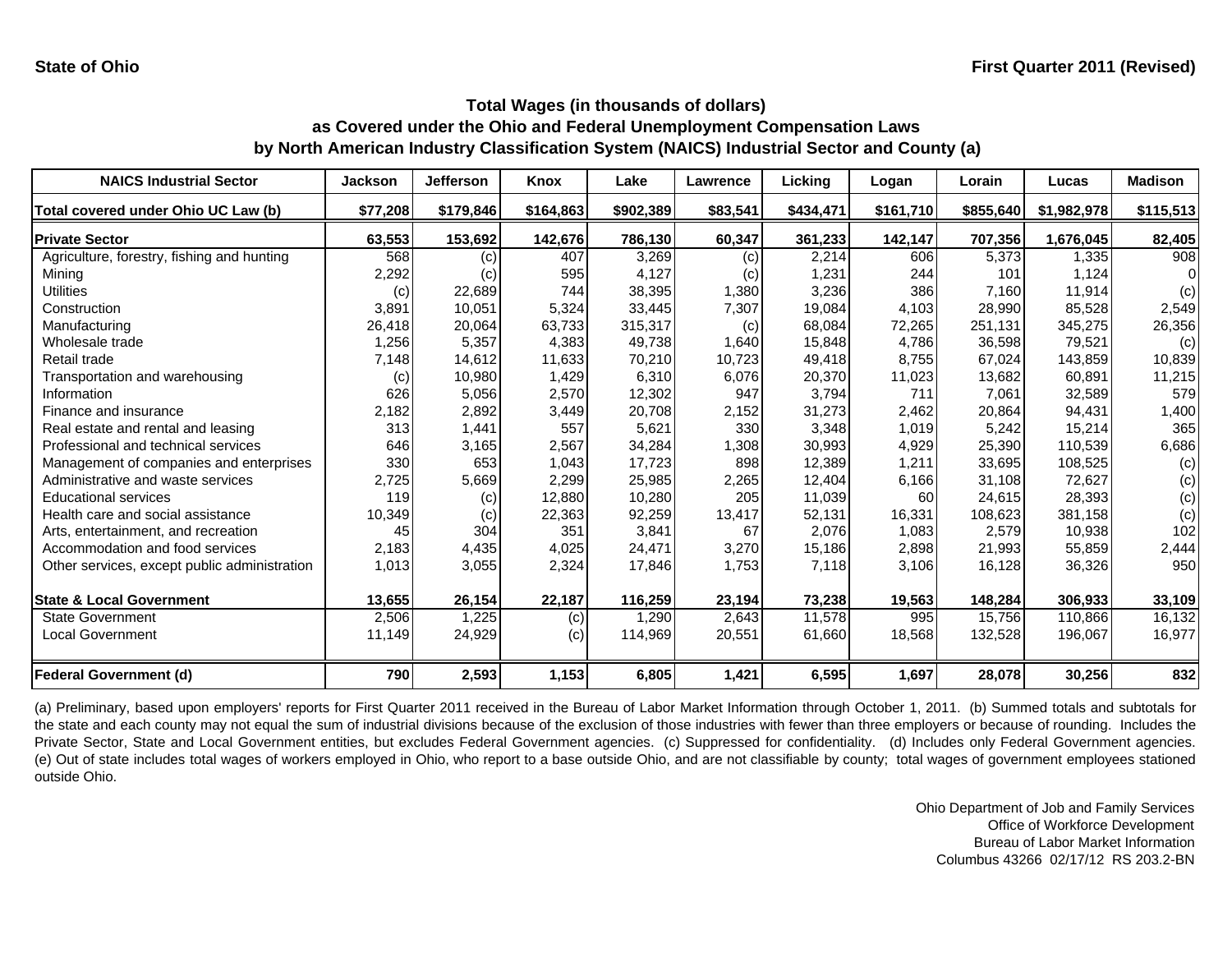| <b>NAICS Industrial Sector</b>               | <b>Mahoning</b> | <b>Marion</b> | <b>Medina</b> | <b>Meigs</b> | <b>Mercer</b> | Miami     | <b>Monroe</b> | Montgomery  | Morgan   | <b>Morrow</b> |
|----------------------------------------------|-----------------|---------------|---------------|--------------|---------------|-----------|---------------|-------------|----------|---------------|
| Total covered under Ohio UC Law (b)          | \$750,124       | \$207,156     | \$477,114     | \$22,574     | \$126,519     | \$324,618 | \$32,005      | \$2,347,783 | \$17,040 | \$32,808      |
| <b>Private Sector</b>                        | 621,655         | 163,459       | 413,068       | 15,091       | 105,264       | 279,161   | 26,735        | 2,048,908   | 12,230   | 20,172        |
| Agriculture, forestry, fishing and hunting   | 696             | (c)           | 675           | (c)          | (c)           | (c)       | (c)           | 980         | (c)      | (c)           |
| Mining                                       | 3,700           | (c)           | 274           | (c)          | (c)           | (c)       | 568           | 176         | (c)      | (c)           |
| Utilities                                    | 7,841           | 2,127         | (c)           | (c)          | (c)           | (c)       | 555           | 24,199      | (c)      | (c)           |
| Construction                                 | 35,738          | 4,058         | 25,855        | 1,445        | 7,292         | 10,881    | 740           | 74,965      | 152      | 801           |
| Manufacturing                                | 88,450          | 59,700        | 96,462        | 779          | 44,493        | 117,638   | (c)           | 319,084     | 5,642    | 7,422         |
| Wholesale trade                              | 50,500          | 7,952         | 32,312        | 283          | (c)           | 22,317    | 771           | 112,408     | 1.119    | 978           |
| Retail trade                                 | 67,045          | 14,951        | 47,902        | 2,371        | 10,699        | 25,030    | .277          | 133,664     | 1,056    | 3,252         |
| Transportation and warehousing               | 27,855          | 5,823         | (c)           | (c)          | 8,436         | (c)       | 1,719         | 67,159      | (c)      | (c)           |
| Information                                  | 12,860          | 7,305         | 3,232         | (c)          | 1,280         | 1,690     | 170           | 140,211     | 208      | 285           |
| Finance and insurance                        | 34,936          | 5,307         | 13,079        | 932          | 6,203         | 7,800     | (c)           | 144,209     | (c)      | 634           |
| Real estate and rental and leasing           | 5,479           | 2,358         | 3,453         | 33           | 536           | 2,462     | (c)           | 25,569      | (c)      | 150           |
| Professional and technical services          | 31,086          | 2,463         | 22,261        | (c)          | (c)           | (c)       | (c)           | 176,748     | 297      | 433           |
| Management of companies and enterprises      | 13,928          | 1,503         | 47,208        | (c)          | (c)           | (c)       |               | 97,975      | (c)      | (c)           |
| Administrative and waste services            | 52,216          | 3,548         | 20,298        | 514          | 1,579         | 8,427     | (c)           | 86,556      | (c)      | (c)           |
| <b>Educational services</b>                  | 7,579           | 394           | 1,649         | (c)          | (c)           | 831       | (c)           | 65,654      |          | (c)           |
| Health care and social assistance            | 136,772         | 36,667        | 48,520        | (c)          | (c)           | 34,819    | (c)           | 456,643     | 1,842    | (c)           |
| Arts, entertainment, and recreation          | 1,933           | 405           | 2,380         | (c)          | 270           | 608       | (c)           | 10,357      | (c)      | 84            |
| Accommodation and food services              | 26,163          | 5,136         | 14,801        | (c)          | 2,492         | 10,313    | (c)           | 67,704      | (c)      | 788           |
| Other services, except public administration | 16,878          | 2,879         | 8,122         | (c)          | 2,377         | 5,679     | 448           | 44,647      | 138      | 626           |
| <b>State &amp; Local Government</b>          | 128,469         | 43,698        | 64,046        | 7,484        | 21,255        | 45,458    | 5,270         | 298,875     | 4,810    | 12,636        |
| <b>State Government</b>                      | 41,938          | 15,253        | 1,578         | 407          | 1,454         | 2.175     | 414           | 21,111      | 602      | 909           |
| <b>Local Government</b>                      | 86,531          | 28,445        | 62,468        | 7,077        | 19,801        | 43,283    | 4,856         | 277,764     | 4,208    | 11,727        |
| <b>Federal Government (d)</b>                | 19,325          | 1,554         | 4,581         | 750          | 1,133         | 2,377     | 483           | 70,500      | 343      | 531           |

(a) Preliminary, based upon employers' reports for First Quarter 2011 received in the Bureau of Labor Market Information through October 1, 2011. (b) Summed totals and subtotals for the state and each county may not equal the sum of industrial divisions because of the exclusion of those industries with fewer than three employers or because of rounding. Includes the Private Sector, State and Local Government entities, but excludes Federal Government agencies. (c) Suppressed for confidentiality. (d) Includes only Federal Government agencies. (e) Out of state includes total wages of workers employed in Ohio, who report to <sup>a</sup> base outside Ohio, and are not classifiable by county; total wages of government employees stationed outside Ohio.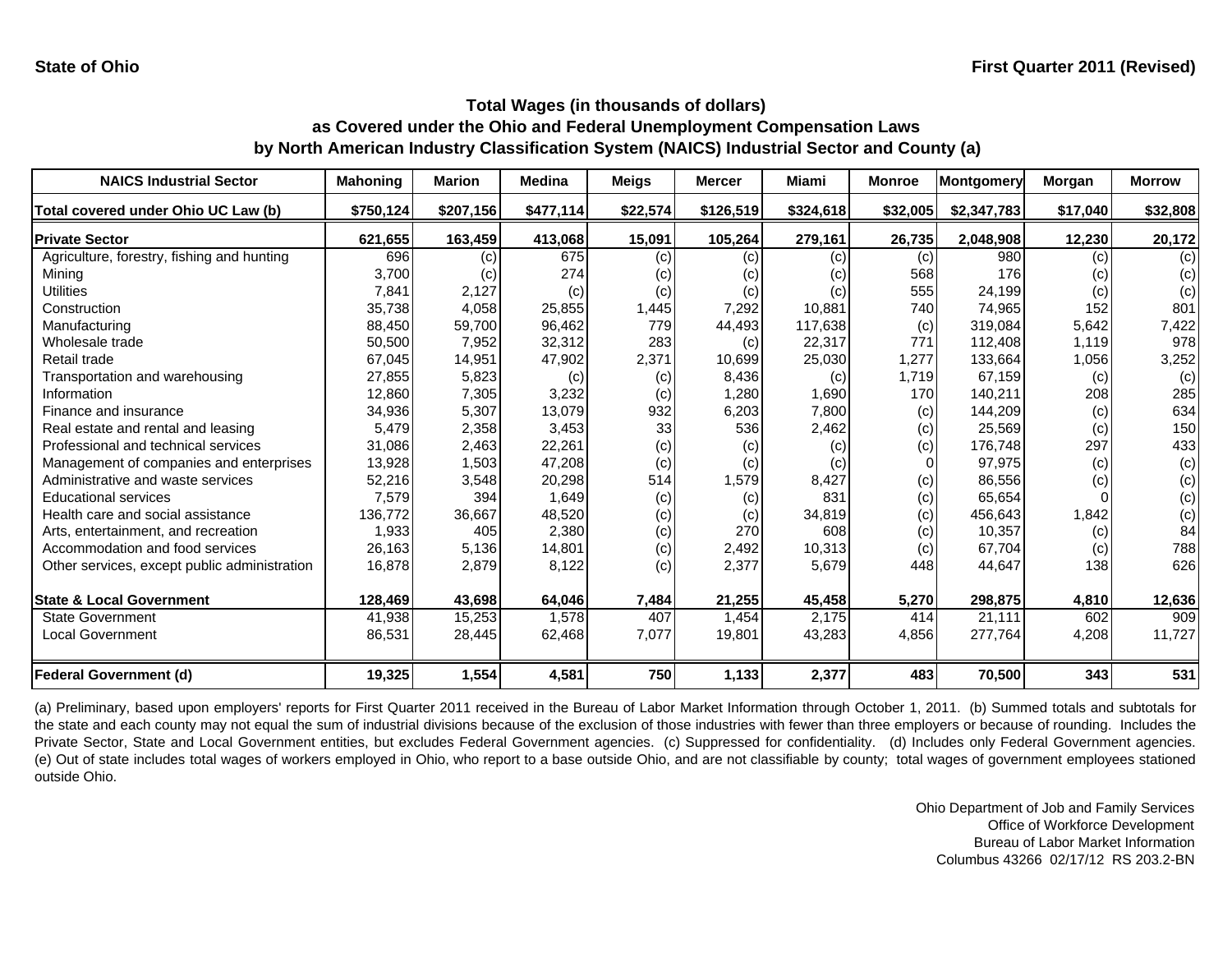| <b>NAICS Industrial Sector</b>               | <b>Muskingum</b> | <b>Noble</b> | <b>Ottawa</b> | <b>Paulding</b> | Perry    | Pickaway  | <b>Pike</b> | Portage   | <b>Preble</b> | Putnam   |
|----------------------------------------------|------------------|--------------|---------------|-----------------|----------|-----------|-------------|-----------|---------------|----------|
| Total covered under Ohio UC Law (b)          | \$242,025        | \$21,028     | \$114,778     | \$36,143        | \$43,268 | \$129,566 | \$91,318    | \$458,885 | \$74,154      | \$78,143 |
| <b>Private Sector</b>                        | 201,746          | 11,896       | 94,473        | 27,753          | 30,043   | 87,441    | 78,768      | 325,409   | 59,400        | 65,370   |
| Agriculture, forestry, fishing and hunting   | 104              | (c)          | (c)           | (c)             | 116      | (c)       | (c)         | 660       | 604           | (c)      |
| Mining                                       | 3,649            | (c)          | (c)           | (c)             | 2,141    | (c)       | (c)         | 7,206     | 178           | (c)      |
| Utilities                                    | 3,944            | 108          | (c)           | (c)             | 647      | 762       | (c)         | (c)       | (c)           | (c)      |
| Construction                                 | 10,832           | 506          | 3,024         | 1,592           | 7,354    | 8,853     | 8,307       | 13,420    | 2,390         | 5,373    |
| Manufacturing                                | 34,980           | 2,315        | 30,738        | 10,424          | 6,605    | 34,501    | 34,897      | 123,251   | 30,444        | 30,742   |
| Wholesale trade                              | 8,511            | 680          | (c)           | 1,510           | 665      | 5,353     | 1,053       | 32,578    | 2,381         | (c)      |
| Retail trade                                 | 24,229           | 1,191        | 7,277         | 1,821           | 2,843    | 7,907     | 4,941       | 34,050    | 6,588         | 5,747    |
| Transportation and warehousing               | 10,497           | 561          | 1,709         | (c)             | 355      | 1,775     | (c)         | (c)       | (c)           | 2,761    |
| Information                                  | 4,039            | 160          | 723           | 134             | 273      | 537       | 279         | 3,103     | 187           | 531      |
| Finance and insurance                        | 8,782            | 645          | 2,830         | 782             | 1,090    | 2,582     | 1,726       | 7,594     | 2,105         | 3,033    |
| Real estate and rental and leasing           | 1,610            | 12           | 769           | 108             | 53       | 465       | 230         | 3,987     | 344           | 179      |
| Professional and technical services          | 5,325            | 366          | (c)           | 285             | 732      | (c)       | 2,434       | 15,859    | (c)           | 2,914    |
| Management of companies and enterprises      | 891              | (c)          | (c)           | O               | (c)      | (c)       |             | 11,144    | (c)           | $\Omega$ |
| Administrative and waste services            | 4,357            | (c)          | 1,028         | 371             | (c)      | 2,495     | 9,197       | 8.661     | 1,001         | 1,505    |
| <b>Educational services</b>                  | 4,948            |              | 214           | (c)             | (c)      | 22        | (c)         | 4,907     | (c)           | 475      |
| Health care and social assistance            | 58,626           | 2,408        | 11,599        | (c)             | (c)      | 13,514    | (c)         | 25,757    | (c)           | 5,745    |
| Arts, entertainment, and recreation          | 822              | (c)          | 2,501         | (c)             | 67       | 428       | (c)         | 1,763     | 73            | 197      |
| Accommodation and food services              | 9,389            | (c)          | 3,020         | (c)             | 873      | 2,790     | (c)         | 13,315    | 2,248         | 1,366    |
| Other services, except public administration | 6,211            | 178          | 1,719         | 420             | 535      | 1,017     | 813         | 8,031     | 1,295         | 1,235    |
| <b>State &amp; Local Government</b>          | 40,279           | 9,133        | 20,306        | 8,390           | 13,225   | 42,126    | 12,551      | 133,476   | 14,754        | 12,772   |
| <b>State Government</b>                      | 3,413            | (c)          | 2,788         | 397             | 505      | 18.699    | 1,050       | (c)       | 878           | 723      |
| <b>Local Government</b>                      | 36,866           | (c)          | 17,518        | 7,993           | 12,720   | 23,427    | 11,501      | (c)       | 13,876        | 12,049   |
| <b>Federal Government (d)</b>                | 3,180            | 232          | 2,132         | 488             | 603      | 1,005     | 1,162       | 3,813     | 829           | 761      |

(a) Preliminary, based upon employers' reports for First Quarter 2011 received in the Bureau of Labor Market Information through October 1, 2011. (b) Summed totals and subtotals for the state and each county may not equal the sum of industrial divisions because of the exclusion of those industries with fewer than three employers or because of rounding. Includes the Private Sector, State and Local Government entities, but excludes Federal Government agencies. (c) Suppressed for confidentiality. (d) Includes only Federal Government agencies. (e) Out of state includes total wages of workers employed in Ohio, who report to <sup>a</sup> base outside Ohio, and are not classifiable by county; total wages of government employees stationed outside Ohio.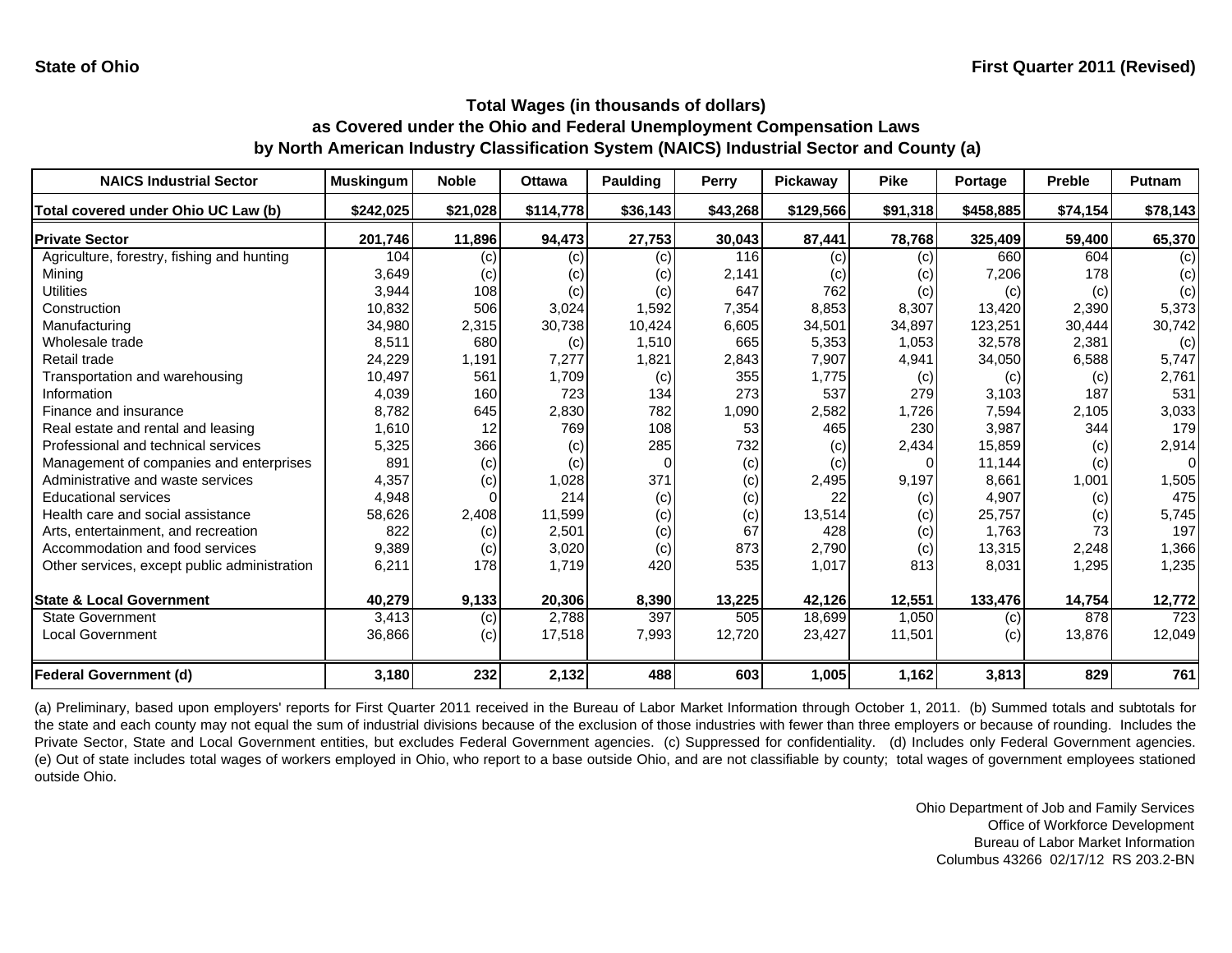| <b>NAICS Industrial Sector</b>               | <b>Richland</b> | <b>Ross</b> | <b>Sandusky</b> | <b>Scioto</b> | <b>Seneca</b> | <b>Shelby</b> | <b>Stark</b> | <b>Summit</b> | <b>Trumbull</b> | <b>Tuscarawas</b> |
|----------------------------------------------|-----------------|-------------|-----------------|---------------|---------------|---------------|--------------|---------------|-----------------|-------------------|
| Total covered under Ohio UC Law (b)          | \$387,368       | \$217,108   | \$201,013       | \$185,873     | \$138,304     | \$237,697     | \$1,334,246  | \$2,682,488   | \$651,581       | \$244,984         |
| <b>Private Sector</b>                        | 316,850         | 167,664     | 173,772         | 137,029       | 113,934       | 213,285       | 1,165,327    | 2,377,643     | 562,930         | 206,850           |
| Agriculture, forestry, fishing and hunting   | 271             | 307         | 426             | 184           | 525           | 648           | 1,252        | 746           | 449             | 686               |
| Mining                                       | 140             | 158         | 428             | 24            | 1,053         |               | 3,457        | 629           | 326             | 6,031             |
| Utilities                                    | (c)             | 3,126       | 1,871           | 1,558         | 1,854         | (c)           | 9,906        | 21,616        | 2,974           | 1,304             |
| Construction                                 | 12,542          | 4,575       | 5,155           | 4,640         | 7,636         | 12,017        | 54,773       | 86,186        | 19,991          | 9,395             |
| Manufacturing                                | 97,706          | 51,177      | 86,811          | 17,867        | 36,744        | 126,456       | 367,515      | 388,372       | 238,799         | 72,921            |
| Wholesale trade                              | 16,974          | 4,162       | 5,241           | 1,924         | 5,112         | 13,748        | 68,662       | 185,680       | 23,031          | 11,458            |
| Retail trade                                 | 37,843          | 20,327      | 15,073          | 17,416        | 11,869        | 10,558        | 106,614      | 169,077       | 53,636          | 22,126            |
| Transportation and warehousing               | (c)             | 4,322       | 4,921           | 4,125         | 5,051         | (c)           | 21,715       | 69,481        | 22,115          | 7,213             |
| Information                                  | 10,520          | 4,102       | 1,127           | 1,887         | 1,446         | 1,898         | 17.545       | 49.834        | 6.054           | 2,269             |
| Finance and insurance                        | 11,530          | 4,328       | 4,663           | 4,817         | 5,439         | 3,714         | 69,050       | 131,689       | 14,696          | 6,722             |
| Real estate and rental and leasing           | 2,250           | 709         | 2,900           | 1,444         | 349           | 1,003         | 9,326        | 18,997        | 6,821           | 1,641             |
| Professional and technical services          | 8,847           | 3,012       | 3,158           | 8,000         | 2,312         | 4,122         | 42,769       | 174,671       | 13,214          | 7,191             |
| Management of companies and enterprises      | 1,674           | 3,046       | 2,703           | 358           | 3,002         |               | 23,330       | 424,700       | 16,740          | 1,601             |
| Administrative and waste services            | 19,642          | 4,981       | 6,496           | 5,413         | 2,118         | 7,004         | 47,385       | 101,201       | 19,251          | 7,581             |
| <b>Educational services</b>                  | 2,635           | 996         | (c)             | 1,302         | 8,009         | 659           | 20,326       | 25,347        | 3,067           | 817               |
| Health care and social assistance            | 62,216          | 48,440      | (c)             | 56,344        | 15,333        | 15,177        | 226,529      | 404,636       | 94,437          | 33,254            |
| Arts, entertainment, and recreation          | 1,508           | 375         | 675             | 212           | 287           | 159           | 5,223        | 12,089        | 1,454           | 581               |
| Accommodation and food services              | 12,699          | 7,362       | 4,701           | 6,874         | 3,311         | 3,458         | 42,254       | 63,626        | 16,745          | 8,415             |
| Other services, except public administration | 6,426           | 2,160       | 3,489           | 2,638         | 2,484         | 2,890         | 27,696       | 49,065        | 9,130           | 5,642             |
| <b>State &amp; Local Government</b>          | 70,518          | 49,444      | 27,241          | 48,844        | 24,370        | 24,413        | 168,918      | 304,846       | 88,650          | 38,135            |
| <b>State Government</b>                      | 18,713          | 20,071      | 1,342           | 21,686        | 5,076         | 3,234         | 20,807       | 66,067        | 11,438          | 5,644             |
| <b>Local Government</b>                      | 51,805          | 29,373      | 25,899          | 27,158        | 19,294        | 21,179        | 148,111      | 238,779       | 77,212          | 32,491            |
| <b>Federal Government (d)</b>                | 8,838           | 23,518      | 1,303           | 2,212         | 1,400         | 991           | 15,165       | 29,794        | 6,542           | 2,900             |

(a) Preliminary, based upon employers' reports for First Quarter 2011 received in the Bureau of Labor Market Information through October 1, 2011. (b) Summed totals and subtotals for the state and each county may not equal the sum of industrial divisions because of the exclusion of those industries with fewer than three employers or because of rounding. Includes the Private Sector, State and Local Government entities, but excludes Federal Government agencies. (c) Suppressed for confidentiality. (d) Includes only Federal Government agencies. (e) Out of state includes total wages of workers employed in Ohio, who report to <sup>a</sup> base outside Ohio, and are not classifiable by county; total wages of government employees stationed outside Ohio.